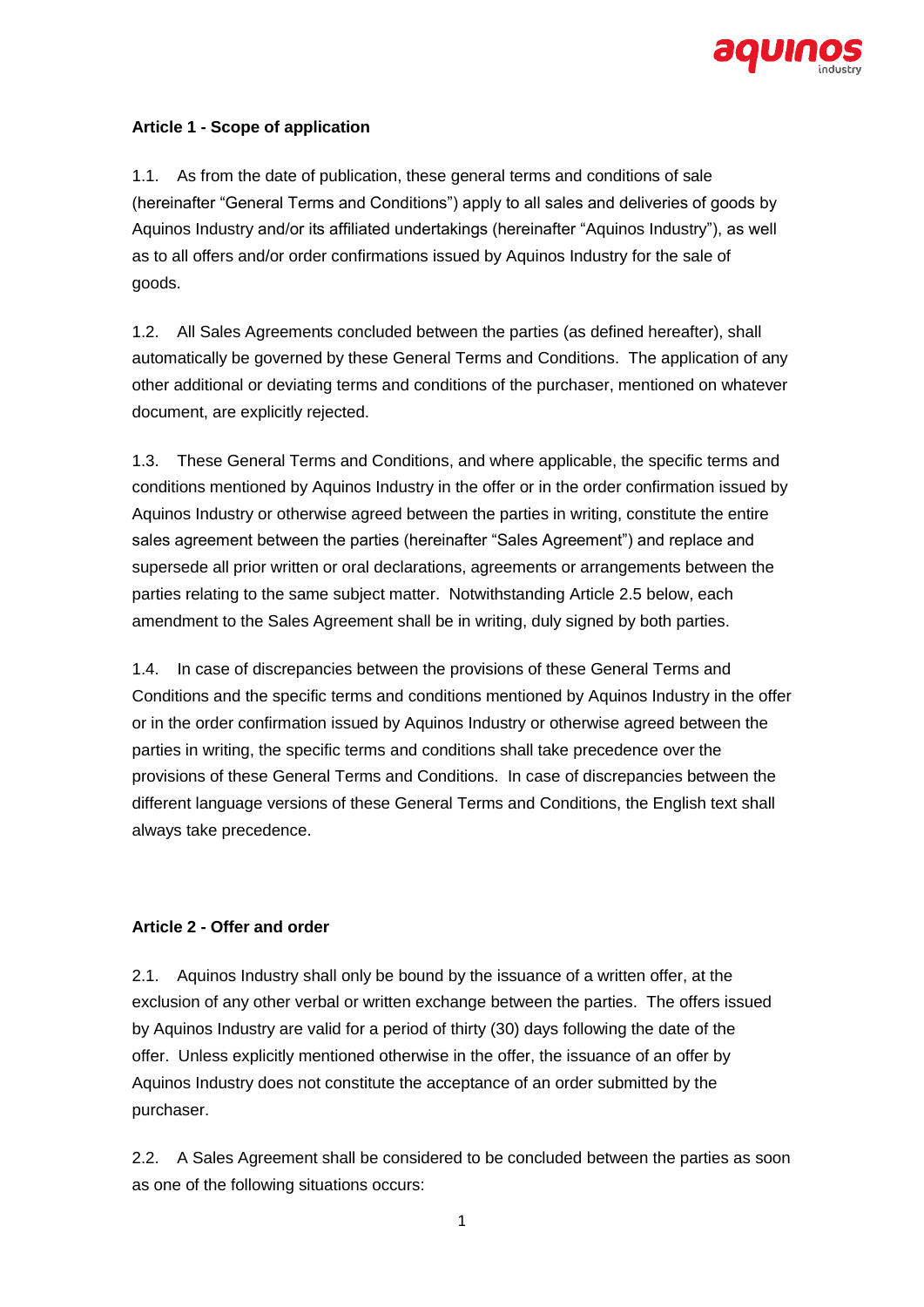

(i) The written acceptance of an offer by the purchaser within its validity period;

(ii) The submission of an order by the purchaser, which is confirmed by Aquinos Industry in writing.

In any case, no order submitted by the purchaser shall be deemed to be accepted by Aquinos Industry unless, until and in as far as confirmed by Aquinos Industry in writing.

2.3. The purchaser shall be the sole responsible for the correctness, accuracy and completeness of all specifications provided to Aquinos Industry in preparation of the offer or mentioned in the order submitted by the purchaser, including, without being limited to the type, the design, the quality and the quantity of the ordered goods. In addition, the purchaser shall be the sole responsible for providing Aquinos Industry in due time with all other information that may be necessary for Aquinos Industry to be able to perform the Sales Agreement.

2.4. Once a Sales Agreement has been concluded, the purchaser shall not be entitled to bring any amendments to the type, the design, the quality, the quantity, the modalities of packing, sending and delivery, or any other specification relating to the goods covered by the Sales Agreement without the prior written consent of Aquinos Industry.

2.5. Notwithstanding Article 1.3 above, at any time and provided it has good reason to do so, Aquinos Industry has the right to make changes to the following aspects relating to the goods covered by the Sales Agreement, which the purchaser shall accept:

(i) The type, the design, the quality, the modalities of packing, sending and delivery or any other specification;

(ii) The production method or any other process used in the production of the goods.

In as far as possible, Aquinos Industry shall inform the purchaser of such changes at the latest thirty (30) days before such changes come into effect. Upon receipt of such information, the purchaser shall be entitled to terminate the Sales Agreement and/or any pending order under the Sales Agreement if it has reasonable grounds not to accept such changes, by providing written notice to Aquinos Industry at least fifteen (15) days before the envisaged changes will come into effect. No costs shall be linked to such termination, provided, however, that Article 13.5 of the General Terms and Conditions shall be applicable.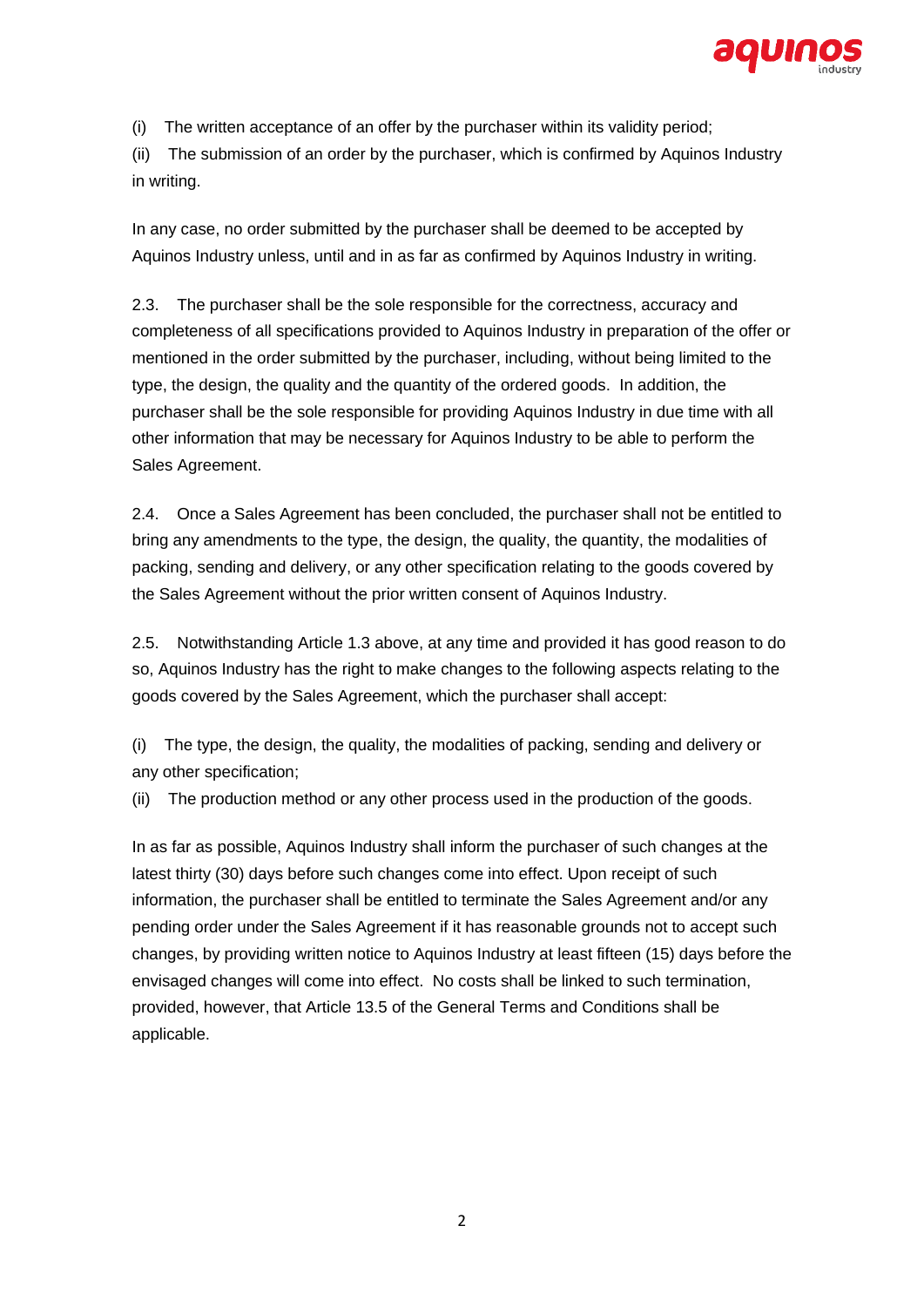

# **Article 3 - Prices**

3.1. The prices mentioned in the offer or order confirmation shall be applicable. If no prices are mentioned in the offer or the order confirmation, the effective prices applied by Aquinos Industry at the time of the offer or the order confirmation shall be applicable.

3.2. Notwithstanding the aforementioned, Aquinos Industry is entitled to adjust the prices at any time if necessary to compensate an increase of its own costs, including, without being limited to any increase of costs due to:

(i) An increase in the prices of raw materials, goods or services used to produce the goods, including, without being limited to an increase in labour costs,

(ii) Changes in the type, the design, the quality, the modalities of packing, sending and delivery or any other specification relating to the goods covered by the offer or the order;

- (iii) Overtime requests;
- (iv) Volume shortfalls;

(v) Unpredicted events beyond Aquinos Industry's reasonable control which render Aquinos Industry's performance of the Sales Agreement more onerous.

Aquinos Industry shall inform the purchaser of such price adjustments, including their date of entry into force. Upon receipt of such information, the purchaser shall be entitled to terminate the Sales Agreement and/or any pending order under the sales Agreement, by providing written notice to Aquinos Industry at least fifteen (15) days before the envisaged changes will come into effect. It is, however, understood that orders scheduled for delivery within the aforementioned period of fifteen (15) days will be executed at the non-adjusted prices.

3.3. Unless explicitly stated otherwise in the offer or the order confirmation, the applicable prices are net prices. They do not include value added tax or any other duties, nor do they include any other costs or expenses, including, without being limited to costs of handling, processing, packing, storage, transport, import and insurance. All such taxes, duties, costs and expenses shall be borne by the purchaser separately.

## **Article 4 - Delivery**

4.1. Unless explicitly agreed otherwise, all deliveries of goods shall take place on an EXW basis (Ex Works, Incoterms® 2020), at Aquinos Industry's facility where the goods covered by the offer or the order are produced.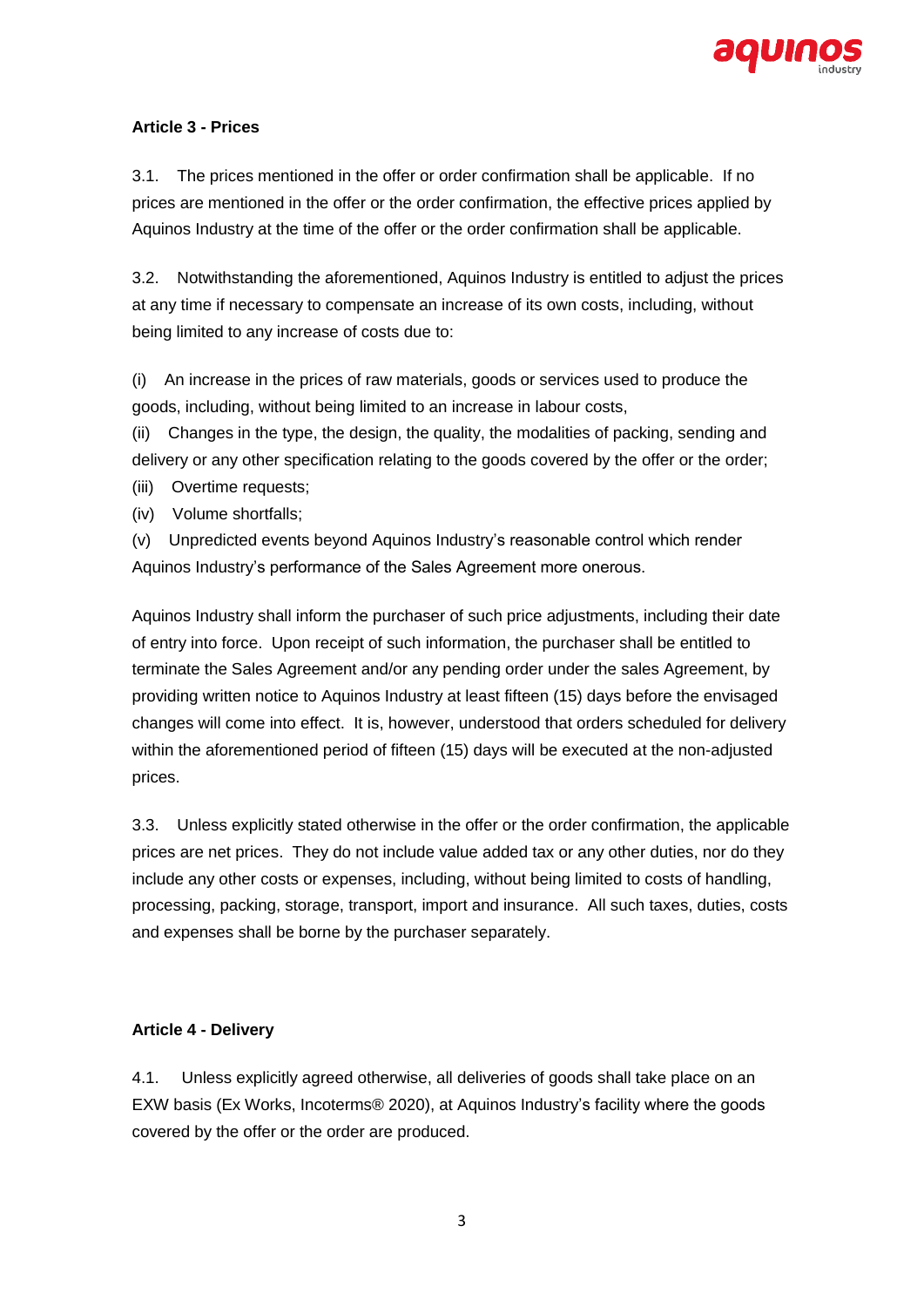

4.2. Unless explicitly agreed otherwise, the time or schedule of delivery specified in the offer or order confirmation merely constitutes an estimate and is not binding upon Aquinos Industry. The purchaser acknowledges that compliance with such estimated time or schedule of delivery is dependent on timely receipt of supplies of raw materials, goods and services from Aquinos Industry's suppliers and of the necessary information from the purchaser.

4.3. Aquinos Industry shall be entitled to perform partial or early deliveries, provided that such partial or early deliveries do not unreasonably affect the purchaser's business.

4.4. The risk of damage to or loss of the goods shall pass from Aquinos Industry to the purchaser at the moment the goods are placed at the disposal of the purchaser at Aquinos Industry's facility where the goods covered by the offer or the order are produced, without being loaded on any collecting vehicle. If, however, the Sales Agreement also includes the transportation of the goods, the risk of damage to or loss of the goods shall pass from Aquinos Industry to the purchaser when the goods are handed over to the first carrier, without being loaded on any collecting vehicle.

4.5. The title to the goods shall only pass from Aquinos Industry to the purchaser upon fulfilment by the purchaser of all its liabilities towards Aquinos Industry under the Sales Agreement, including full payment of all invoices relating to the goods. Until such time, the purchaser shall properly insure the delivered goods and duly store them, separately from those of the purchaser or any other third party and clearly marked as still being Aquinos Industry's property. The purchaser shall be entitled to sell or use the goods in the ordinary course of his business, but shall immediately account to Aquinos Industry for the proceeds of the sale of the goods.

4.6. Upon delivery, the purchaser shall be required to sign the necessary delivery documents. Signature of the delivery documents shall constitute acceptance of the delivery.

4.7. If the purchaser fails to take delivery of the goods or fails to give Aquinos Industry the necessary information to perform the delivery of the goods at the time or in accordance with the agreed schedule of delivery, Aquinos Industry shall be entitled to deliver the goods and sign the delivery documents at its own discretion or store the goods until their actual delivery, both at the purchaser's risk and costs, without any further liability of Aquinos Industry whatsoever. In any case, risk of damage to or loss of the goods shall pass from Aquinos Industry to the purchaser at the moment delivery should have taken place. If delivery is delayed for reasons due to the purchaser for more than thirty (30) days, Aquinos Industry shall, at its own discretion and without prejudice to any other remedies it may have, be entitled to sell the goods at the best price readily obtainable and to charge the

4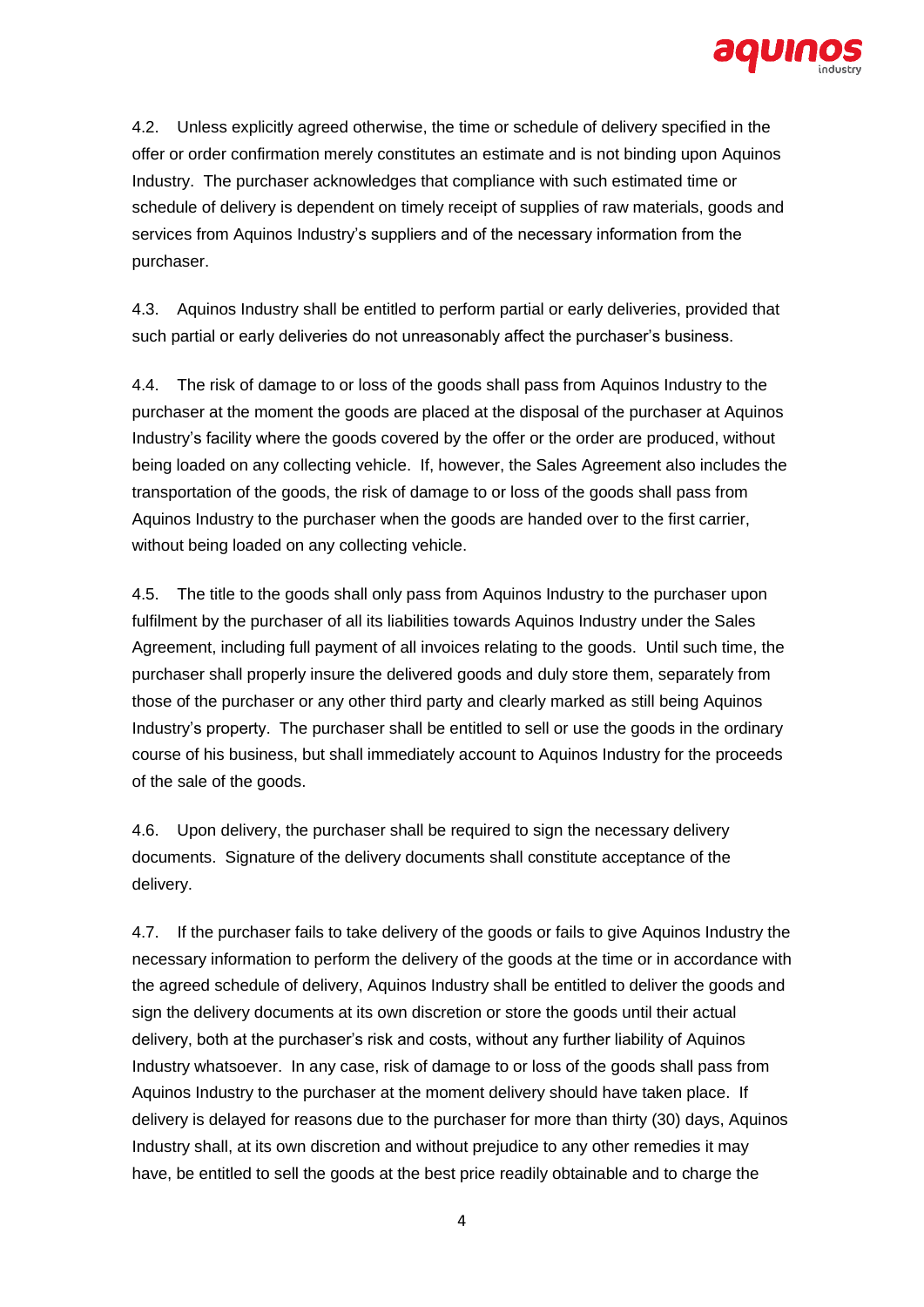

purchaser for any difference in the price obtained and the price agreed under the Sales Agreement, or to destroy or otherwise dispose of the goods, at purchaser's costs.

4.8. Upon delivery of the goods on the premises of Aquinos Industry, the purchaser and its personnel and subcontractors are obliged to strictly respect the rules and guidelines applicable within Aquinos Industry regarding safety and health. The purchaser shall ensure that its personnel and subcontractors are aware of these rules and guidelines and follow regular trainings regarding safety and health. Aquinos Industry reserves the right to refuse access or to ask the purchaser, its personnel or subcontractors to leave its premises immediately in case the rules and guidelines regarding safety and health are not respected. All additional costs that may be incurred as a result thereof shall be borne by the purchaser.

4.9. Unless explicitly agreed otherwise, the purchaser shall be the sole responsible for fulfilling all formalities of export, customs and import. Any duties, taxes and other levies shall be fully borne by the purchaser.

4.10. The export and domestic or international transfer of goods falls under the responsibility and costs of the purchaser. In this respect, the purchaser shall specifically comply with all national and international export control regulations.

4.11. All deliveries from Aquinos Industry to the purchaser are subject to the condition that performance is not prevented by any impediments due to national or international export control regulations, such as embargos or other sanctions. The purchaser is responsible for ensuring all information and documents needed for export or transfer are available in a timely manner. Delays due to export inspections, approval procedures or resulting from non-timely availability of all necessary documents in this regard, shall override and/or interrupt agreed delivery times. If the necessary export approvals are not granted, Aquinos Industry shall be entitled to terminate the Sales Agreement, and any pending orders under the Sales Agreement, as indicated in Article 13.3 of these General Terms and Conditions.

### **Article 5 - Acceptance**

5.1. The purchaser is obliged to inspect the goods as soon as possible after delivery. If the purchaser suspects a wrong quantity or type of goods were delivered or in case of visible damage to the goods upon delivery, the purchaser shall notify Aquinos Industry thereof promptly, but in any case no later than five (5) days after the delivery. After such period, the goods shall be irrevocably deemed to have been accepted by the purchaser as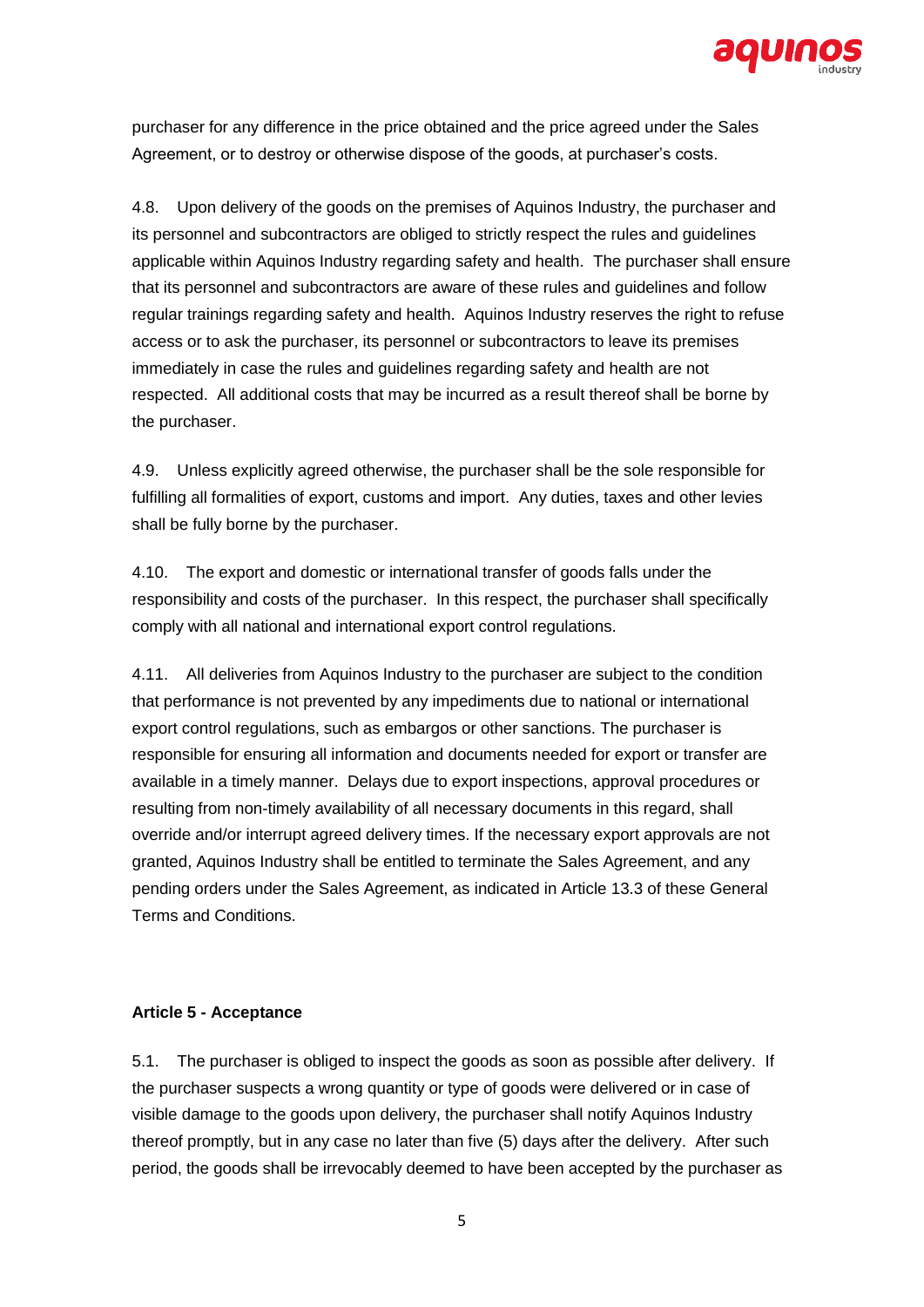

being in good condition and in compliance with the quantity and type mentioned in the Sales Agreement.

5.2. Any operational use of the delivered goods by the purchaser shall be deemed to constitute final acceptance of the goods.

# **Article 6 - Payment**

6.1. Invoices issued by Aquinos Industry shall be payable by the purchaser within thirty (30) days following the invoice date, in the currency mentioned in the offer or the order confirmation. If no such currency is mentioned, payment shall be made in EUR. Payment shall be made via wire transfer to the bank and the account nominated by Aquinos Industry.

6.2. Upon non-payment of any invoice on its due date, Aquinos Industry shall automatically, without any prior notice, be entitled to the payment by the purchaser of late payment interests at a rate of 1% per month starting from the due date, as well as to the compensation of all recovery costs incurred by Aquinos Industry as a result of such nonpayment, with a minimum of 10% of the unpaid invoice, including, without being limited to reasonable attorney's fees. In addition, upon non-payment of any invoice on its due date, Aquinos Industry may, at its own discretion and without prejudice to any other remedies it may have:

(i) Require the immediate payment of all outstanding invoices under any agreement with the purchaser, irrespective of whether these invoices are already due or not;

(ii) Suspend any further delivery of goods to the purchaser under any agreement until advance payment has been received for such goods;

(iii) Terminate the Sales Agreement and all pending orders under the Sales Agreement with immediate effect, without prior judicial intervention and without owing any compensation to the purchaser, by sending a notification hereof to the purchaser in writing. In such case, all outstanding invoices under any agreement with the purchaser shall become immediately due. In addition and where applicable, the purchaser shall fully reimburse Aquinos Industry for all costs incurred in relation to the goods covered by the Sales Agreement which have already been produced or are in the process of being produced, but which have not yet been delivered.

6.3. If Aquinos Industry has reasons to suspect that the purchaser shall not be able to pay the invoice on its due date due to insolvency or lack of financial means or for any other reason, Aquinos Industry may, on first request, ask the purchaser to certify its financial standing or to provide Aquinos Industry with an adequate guarantee of its performance. If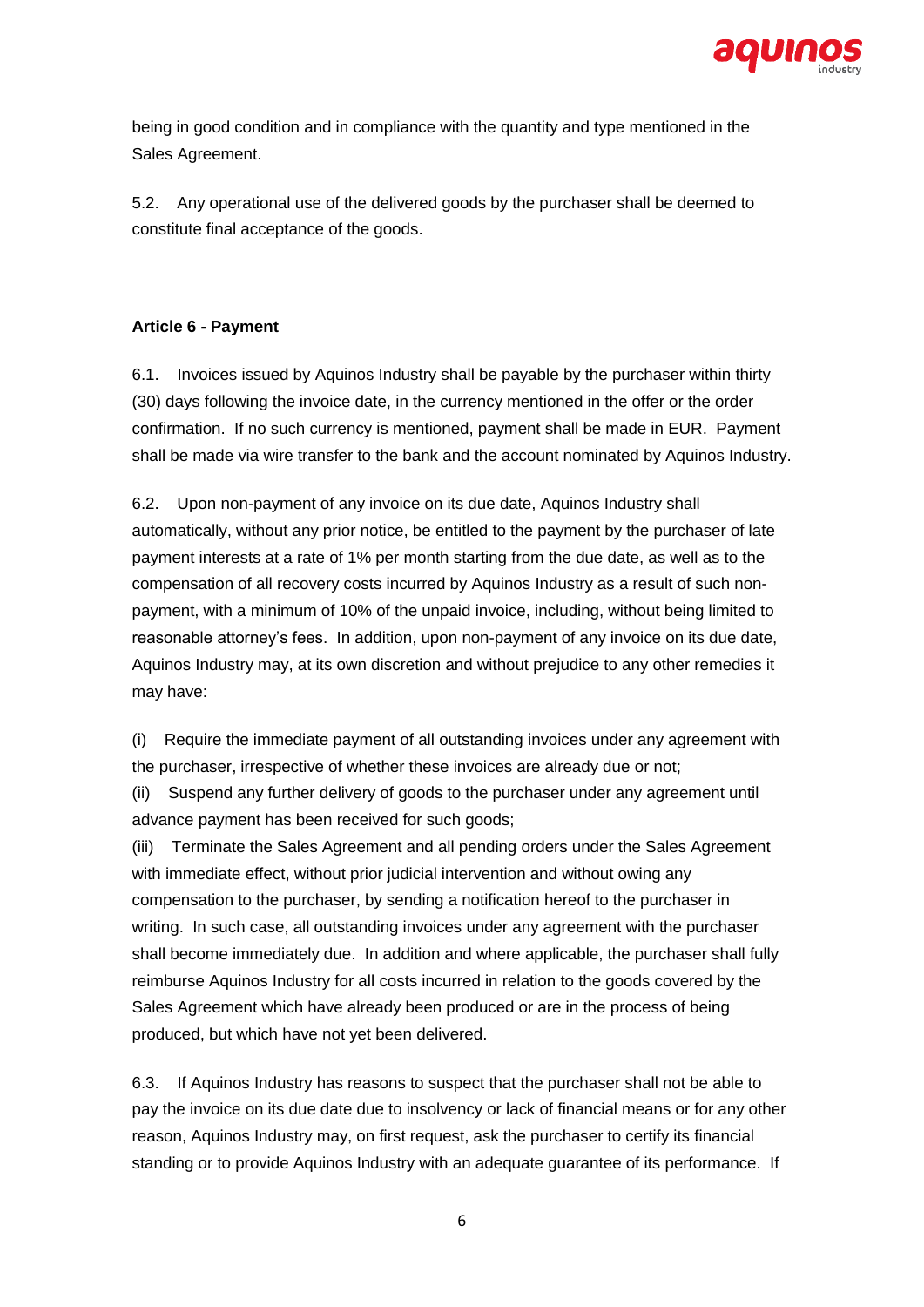

the purchaser fails to comply with such request, Aquinos Industry shall be entitled to terminate the Sales Agreement as provided for in Article 6.2, point (iii) of these General Terms and Conditions.

6.4. Aquinos Industry is entitled to set off each amount owed by the purchaser to Aquinos Industry, under what agreement it may be and irrespective of whether this amount is contested or not, with an amount owed by Aquinos Industry to the purchaser and this without any prior notice.

### **Article 7 - Warranties**

7.1. Aquinos Industry warrants that the delivered goods, upon delivery:

(i) Conform with the specifications of the Sales Agreement and with any other specifications, drawings, samples or descriptions of Aquinos Industry, it being understood that specification mentioned in public statements, claims or advertisements can never be construed as a warranty;

(ii) Are free of any defect in workmanship or material.

7.2. The warranties mentioned in Article 7.1 of these General Terms and Conditions are valid for a period of twelve (12) months following the delivery. In case an alleged defect in the goods is discovered during this warranty period, the purchaser must immediately notify Aquinos Industry hereof in writing and promptly return the goods at issue to the facility designated by Aquinos Industry. Aquinos Industry shall duly examine the returned goods and shall record its findings, its warranty judgment and its decision regarding acceptance of liability for the warranty claim in writing. Such report shall be communicated to the purchaser within thirty (30) days following receipt of the returned goods by Aquinos Industry or, if longer time is required to perform said examination, within such time as is reasonably required to perform a diligent examination of the returned goods. Within the framework of such examination, Aquinos Industry may, at its own discretion, conduct all tests, investigations and analysis of the returned goods as it deems reasonable. Aquinos Industry shall also be entitled to examine other goods that were delivered to the purchaser that are not claimed to be defective. The purchaser shall be required, as a condition for the remediation of any warranty claim, to provide reasonable cooperation and assistance to Aquinos Industry in the framework of the examination of the returned goods, including, without being limited to providing Aquinos Industry with all relevant information in its possession.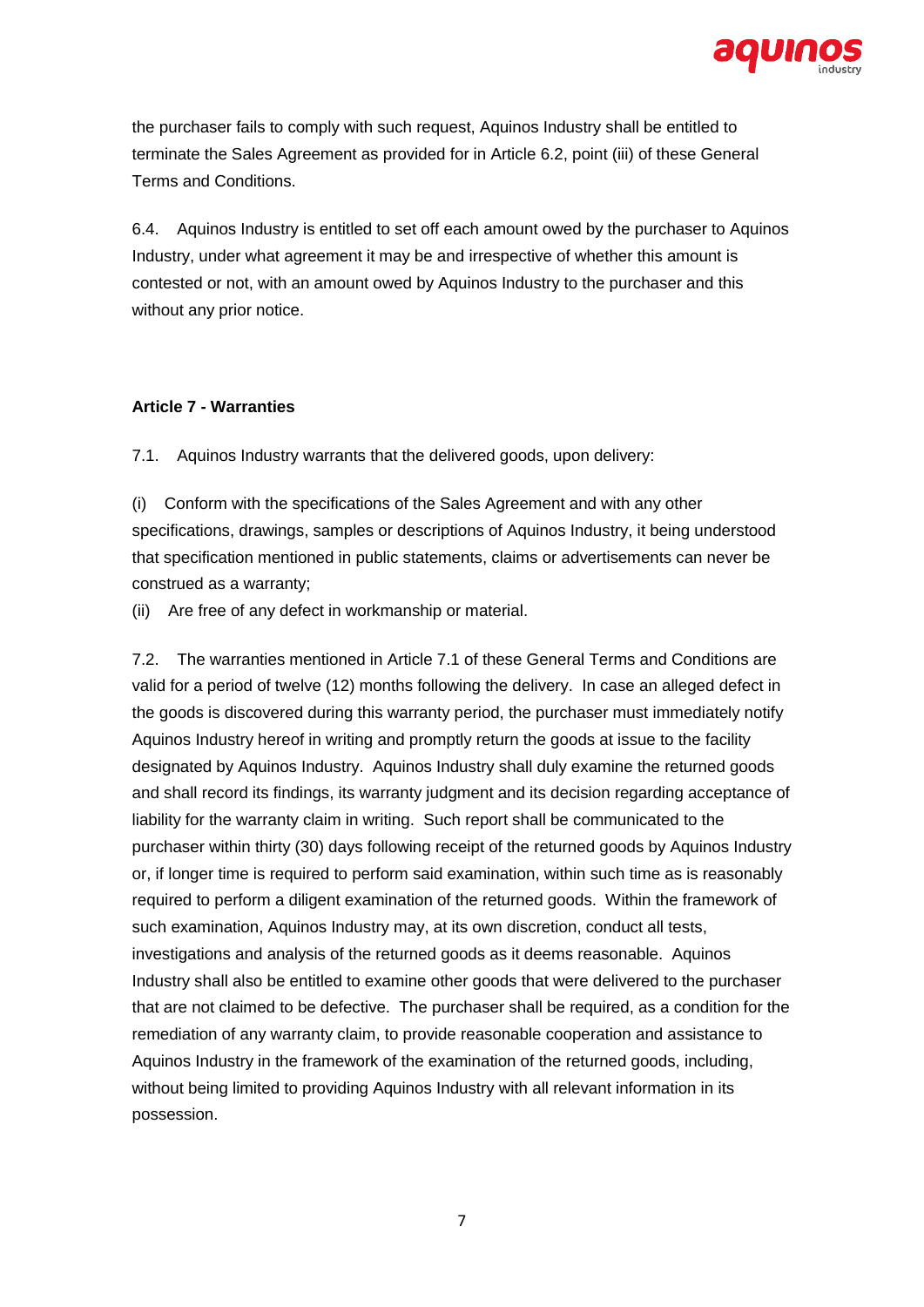

7.3. In case, after examination, Aquinos Industry accepts liability for the purchaser's warranty claim, the sole and exclusive remedy of the purchaser shall be the repair or replacement of the goods that are found to be non-conforming with the warranties mentioned in Article 7.1 of these General Terms and Conditions, at Aquinos Industry's costs. Transportation and processing costs relating to the return of the non-conforming goods at issue to Aquinos Industry and to the delivery of repaired or replacement goods to the purchaser shall be borne by Aquinos Industry as far as necessary for the remedy. If such remedy has failed, the purchaser is entitled to reduce the purchase price or, in case of a significant defect, to withdraw from the Sales Agreement.

7.4. Notwithstanding the sole and exclusive remedy mentioned in Article 7.3 of these General Terms and Conditions, Aquinos Industry reserves the right to credit or reimburse the purchaser for an amount equal to the price paid by the purchaser to Aquinos Industry in relation to the non-conforming goods in lieu of providing repaired or replacement goods. In any event, this shall be the case when repair or replacement of the non-conforming goods is impossible, impractical or will, according to Aquinos Industry, not permit the purchaser to receive the benefits of the warranties contained in Article 7.1 of these General Terms and **Conditions** 

7.5. When the purchaser's warranty claim appears to be unfounded, the purchaser shall reimburse Aquinos Industry for all reasonable costs and expenses incurred by Aquinos Industry in relation to the examination of the returned goods, including, without being limited to all costs related to transportation, processing, repair, replacement, crediting or reimbursement of goods that are found not to be non-conforming.

7.6. Apart from the warranties mentioned in Article 7.1 of these General Terms and Conditions, Aquinos Industry makes no other warranties, express or implied, written or oral, including, without being limited to any warranty of merchantability or suitability for any particular purpose. Technical advice provided by Aquinos Industry, whether written or oral, shall only be given in good faith, but without any warranty, and shall not release the purchaser from its obligation to test the goods as to their suitability for the intended purpose.

7.7. The warranties mentioned in Article 7.1 of these General Terms and Conditions shall not apply to:

(i) Goods which, following delivery, have been altered or repaired by the purchaser without the prior written consent of Aquinos Industry;

(ii) Defects due, totally or partially, to improper installation or maintenance, accidents, misapplication or misuse, neglect, excessive operating conditions or failure to follow Aquinos Industry's guidelines, manuals or instructions;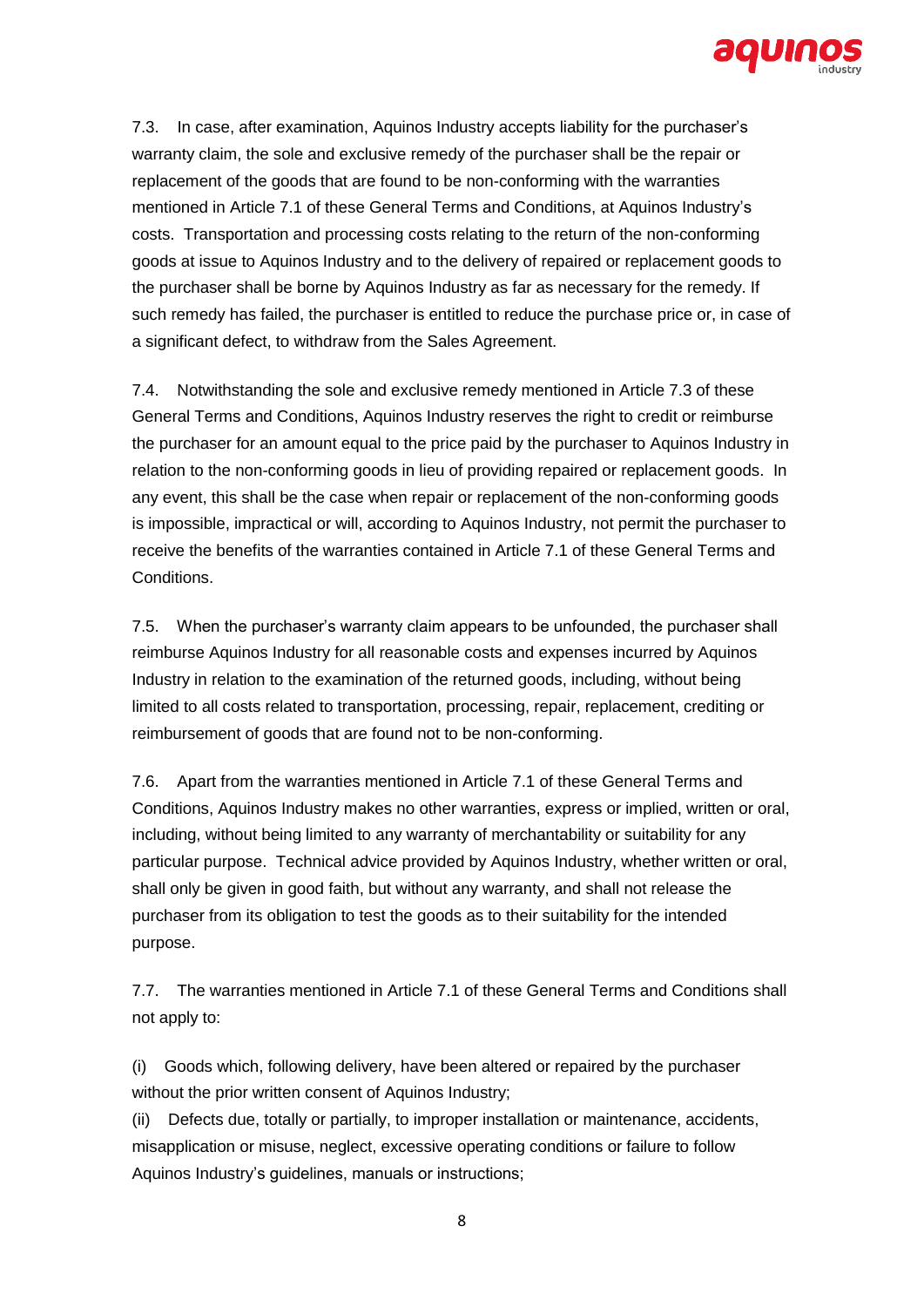

(iii) Defects resulting from purchaser's specifications, drawings, samples or descriptions, including, without being limited to any specifications concerning the type, the design, the quality and the quantity of the goods;

(iv) Defects due to materials, parts and components manufactured or supplied by third parties, in respect of which the purchaser shall only be entitled to benefit from such warranty as is given by the manufacturer or supplier to Aquinos Industry;

(v) Defects resulting from the application, processing and use of the goods in the purchaser's own goods;

(vi) Normal wear and tear.

7.8. It is explicitly agreed and understood that the purchaser shall be the sole party responsible for the application, processing and use of the goods in its own goods and for determining the suitability of the goods for their intended purpose. In this framework, the purchaser shall ensure to apply, process and use the goods in accordance with all applicable local, national and international legislation, regulations, standards, guidelines and requirements, as well as with the newest, prevailing industry standards. The purchaser shall not remove any warnings signs or labels from the goods, nor amend any guidelines, manuals or instructions issued by Aquinos Industry in relation to the goods.

## **Article 8 - Limitation of liability**

8.1. Except for the warranties and indemnities expressly set forth in these General Terms and Conditions or the Sales Agreement, Aquinos Industry shall not have any other liability towards the purchaser.

8.2. In no event shall Aquinos Industry be liable towards the purchaser for any special, exemplary, indirect, incidental, punitive or consequential damages, losses, costs or expenses whatsoever, including, without being limited to loss of profits, savings or revenue, loss of business, loss of contracts, loss of opportunity, loss of reputation, even if foreseeable or if Aquinos Industry has been advised of the possibility of the incurrence of such damages, losses, costs or expenses.

8.3. To the maximum extent permitted by applicable law and save for cases of serious or intentional fault or gross negligence, injury to body, life or health, breach of material contractual obligations and claims resulting from product liability, the total liability of Aquinos Industry towards the purchaser shall be limited to the price of the goods that have given rise to purchaser's claim, as invoiced to the purchaser by Aquinos Industry. This limitation of liability shall be valid, irrespective of whether the act, omission or negligence is due to Aquinos Industry itself or to its personnel or subcontractors, and irrespective of the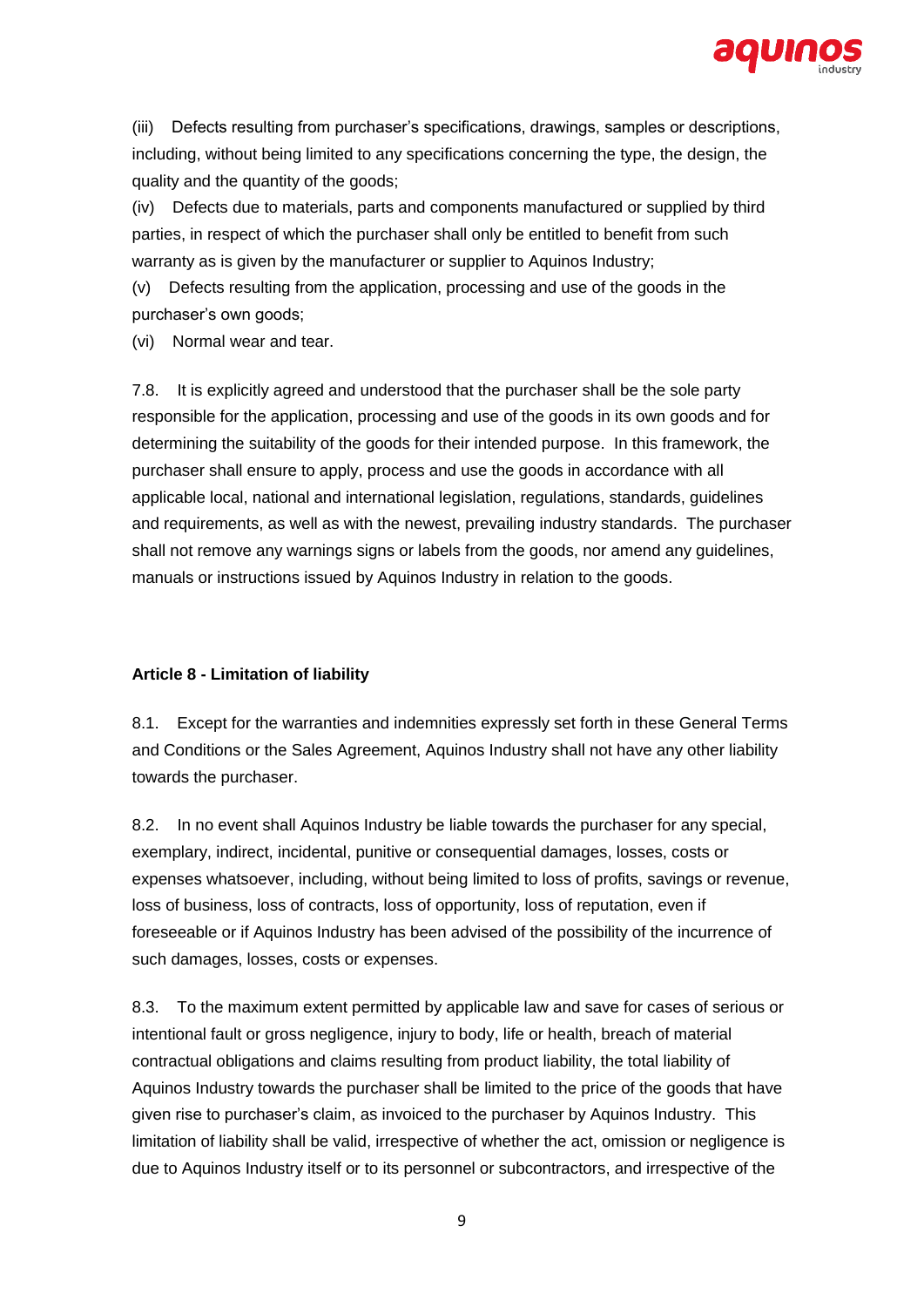

applicable liability regime, including, without being limited to contractual liability, tort liability and faultless liability.

8.4. Aquinos Industry cannot be held liable for any damages, losses, costs or expenses directly, indirectly or partially resulting from an act, omission or negligence, even if only minor, of the purchaser, its personnel and its subcontractors or of a third party or resulting from incorrect, inaccurate or incomplete information provided by the purchaser to Aquinos Industry under the Sales Agreement.

8.5. Aquinos Industry cannot be held liable for any damages to or loss of any materials provided by the purchaser to Aquinos Industry in the framework of the performance of the Sales Agreement, including, without being limited to tools and packaging, that occur due to an event beyond its reasonable control or that fall within the scope of reasonable wear and tear. These materials shall remain the exclusive property of the purchaser.

### **Article 9 - Force majeure**

9.1. A party cannot be held liable for any delay or non-execution of its obligations under these General Terms and Conditions or the Sales Agreement in as far as this delay or nonexecution would be the result of circumstances over which this party reasonably does not have any control, including, without being limited to natural disasters, strike, lockout or other labour disputes, sabotage, fire, explosion, flood, pandemic, acts of government, war or unforeseen shortages or unavailability of fuel, power, raw materials, supplies or transportation means or inability or delay in obtaining the necessary governmental approvals, permits and licenses (hereinafter "Situation of Force Majeure"). The impossibility of the purchaser to perform as a result of insolvency or lack of financial means shall not be considered as a Situation of Force Majeure.

9.2. The party invoking a Situation of Force Majeure shall immediately inform the other party in writing about the nature and the expected impact of the Situation of Force Majeure. The performance of the obligations of the Party concerned shall be suspended for the duration of the delay caused by the Situation of Force Majeure and the period of performance shall be automatically extended for an equal period without any penalty. As soon as the Situation of Force Majeure has been remedied, the party invoking the Situation of Force Majeure shall reassume its obligations. Should a Situation of Force Majeure last for more than one (1) month and parties have not been able to find an equitable solution to remedy the consequence of the Situation of Force Majeure, each party shall have the right to terminate the Agreement upon written notice to the other party.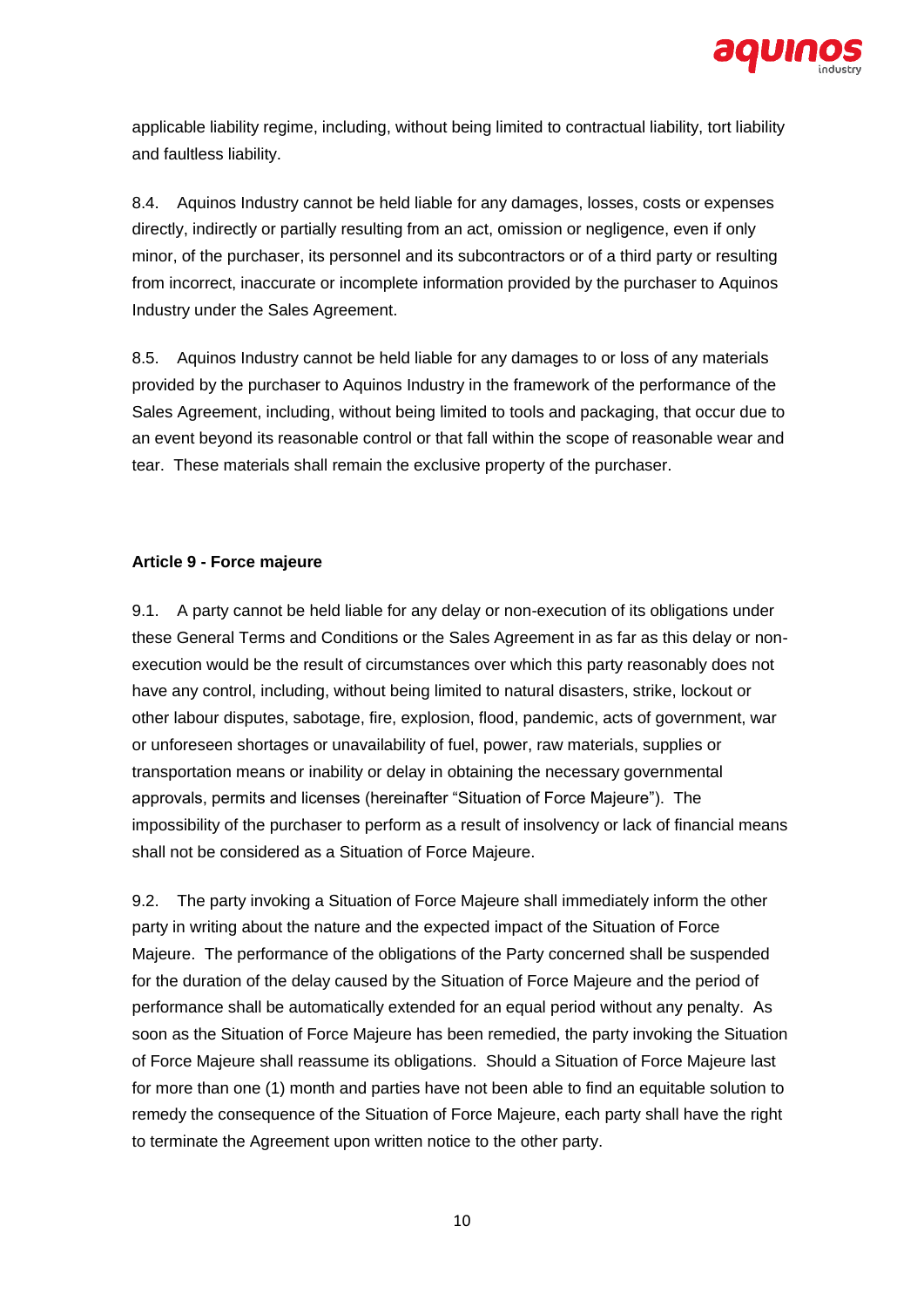

9.3. In as far as any delay or non-execution by Aquinos Industry is due to the failure of a third party whose intervention is necessary in order for Aquinos Industry to be able to perform the Sales Agreement, including subcontractors engaged by Aquinos Industry, Aquinos Industry cannot be held liable for such delay or non-execution in as far as the third party rightfully can invoke a Situation of Force Majeure as described in Article 9.1 of these General Terms and Conditions. In such case, Aquinos Industry shall not be obliged to engage another third party.

### **Article 10 - Intellectual property**

10.1. Any idea, invention, concept, discovery, work of authorship, patent, design, copyright, trademark, trade secret, know how or other intellectual property, irrespective of whether it is registered or not, which is owned by Aquinos Industry or which is developed by Aquinos Industry within the framework of the Sales Agreement shall remain the sole property of Aquinos Industry, even where the Sales Agreement is concluded for the ad hoc creation of works that could be considered as works made for hire.

10.2. Neither the Purchaser, nor any of its subcontractors, customers or third parties, shall have the right to copy, alter, repair, rebuild or reconstruct, or to have copied, altered, repaired, rebuilt or reconstructed, any of the goods delivered under the Sales Agreement, without the prior written consent of Aquinos Industry.

10.3. In all cases where goods are made according to the specifications of the purchaser, the purchaser shall fully indemnify and hold harmless Aquinos Industry from and against any and all claims and damages, losses, costs or expenses incurred by Aquinos Industry as a result of the infringement of any patent, trademark, design, trade secret or proprietary process in the design, application, processing or use by third parties of such goods.

## **Article 11 - Confidentiality**

11.1. The purchaser engages to treat all information, documents, samples, drawings, trade secrets, prices and personal data received from Aquinos Industry under the Sales Agreement by any means, as strictly confidential, irrespective of whether this information, documents, samples, drawings, trade secrets, prices or personal data have been explicitly marked as confidential or are covered by any intellectual property right, except if the purchaser can show that the information: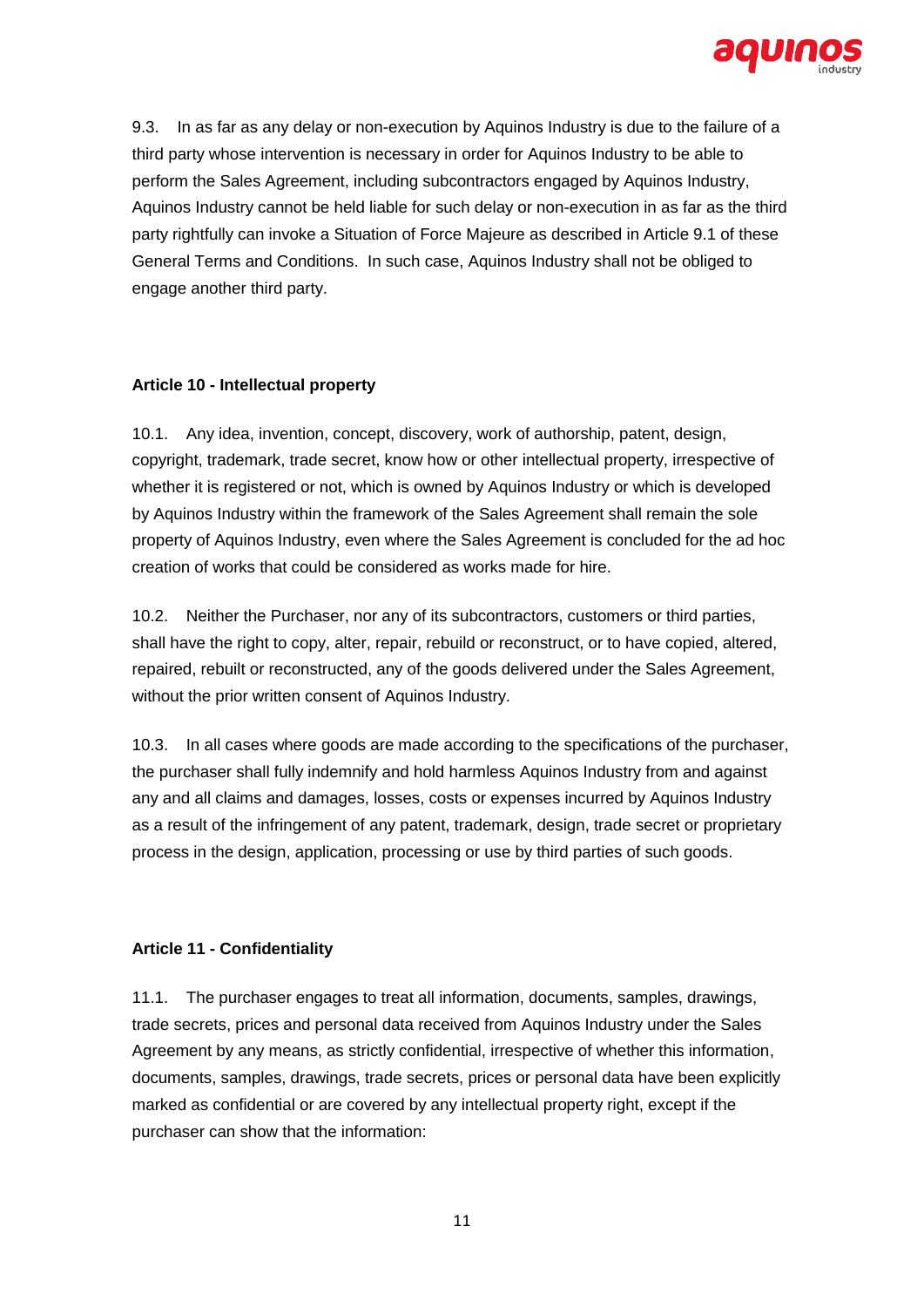

(i) Is publicly available at the moment of disclosure, without any confidentiality obligation being breached by the purchaser;

(ii) Was already rightfully in the possession of or received by the purchaser at the moment Aquinos Industry disclosed it, without any confidentiality obligation being breached by the purchaser;

(iii) Was developed in an independent manner by the purchaser.

11.2. The purchaser shall use the confidential information only for the purpose of execution of the Sales Agreement and shall not communicate it to third parties, unless upon Aquinos Industry's prior written consent. The purchaser will only disclose the confidential information to persons on a need to know basis, and ensure that all these persons are bound by confidentiality obligations not less stringent than those contained in this Article.

11.3. The confidentiality obligations mentioned in Articles 11.1 and 11.2 are valid during the entire duration of the Sales Agreement and for a period of five (5) years following the end thereof.

11.4. If purchaser is obliged by law or by the order of any court or regulatory authority to disclose confidential information, the purchaser will inform Aquinos Industry thereof immediately, will restrict disclosure to the minimum required and will clearly communicate that the disclosed information is of a confidential nature.

11.5. Confidential information shall at all times remain the exclusive property of Aquinos Industry.

## **Article 12 - Privacy**

12.1. In the framework of performance of the Sales Agreement and/or further relationship management, Aquinos Industry may process certain personal data belonging to the purchaser and/or its employees, such as, without being limited to name, surname, function and contact details of employees responsible for purchasing at the purchaser. The Aquinos Industry entity that functions as the seller under the Sales Agreement shall be considered to be data controller in relation to such personal data processing and may be contacted using the contact details mentioned in the Sales Agreement. Aquinos Industry shall take all reasonable measures to ensure the data processing shall at all times happen in accordance with all relevant national and international data protection laws and regulations.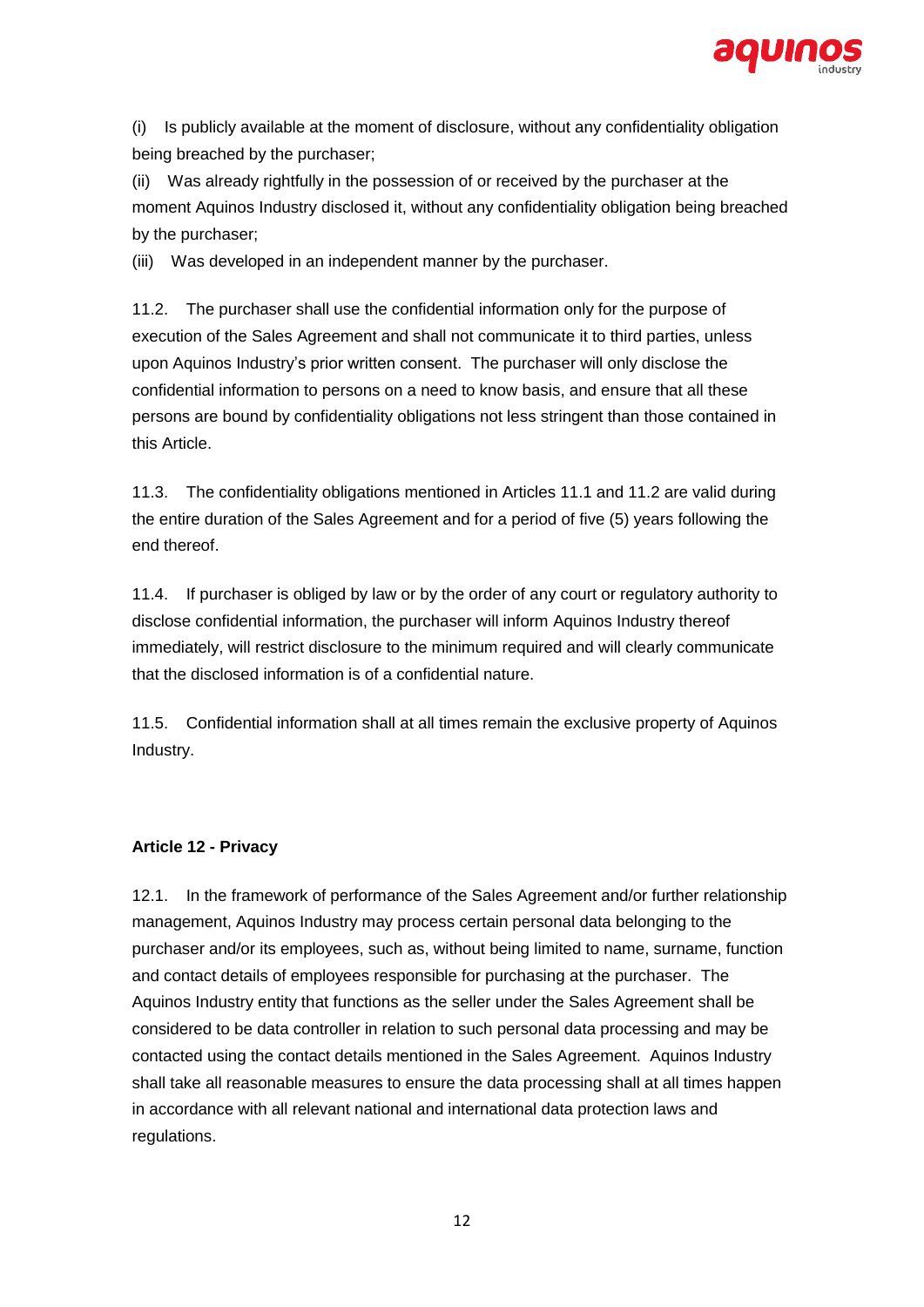

12.2. Further information on how Aquinos Industry processes abovementioned personal data can be found in the Aquinos Industry Privacy Notice, available on www.Aquinos Industry.com.

## **Article 13 - Termination**

13.1. Unless explicitly agreed otherwise, the Sales Agreement shall automatically end when the parties have fulfilled all their obligations under the Sales Agreement and all orders under the Sales Agreement have been completed.

13.2. At all times Aquinos Industry has the right to terminate the Sales Agreement, or one or more pending orders under the Sales Agreement, in writing, with respect of a notice period of thirty (30) days.

13.3. At all times Aquinos Industry has the right to terminate the Sales Agreement, and any pending orders under the Sales Agreement, without prior judicial intervention and without owing any compensation to the purchaser, by sending a notification hereof to the purchaser in writing, in case:

(i) The purchaser is in breach of one of the provisions of these General Terms and Conditions or the Sales Agreement, and has not duly remedied this breach within fifteen (15) days following a written notice hereto by Aquinos Industry;

(ii) The purchaser has declared that it will not, or will no longer, fulfil its obligations under the General Terms and Conditions or the Sales Agreement;

(iii) The purchaser is declared bankrupt or files for bankruptcy, is placed under guardianship, ceases or risks having to cease its activities, or otherwise has shown signs of insolvency or insufficient financial means.

13.4. The purchaser shall not be entitled to terminate the Sales Agreement by reason of Aquinos Industry entering into a transaction that includes the sale of a substantial proportion of the assets used for the production of goods covered by the Sales Agreement or into a merger, sale or exchange of stock or other equity interests that would result in a change of control of Aquinos Industry.

13.5. In case of early termination of the Sales Agreement, for whatever reason, the purchaser shall immediately pay all outstanding invoices. In addition and where applicable, the purchaser shall fully reimburse Aquinos Industry for all costs incurred in relation to the goods covered by the Sales Agreement which have already been produced or are in the process of being produced, but which have not yet been delivered at the moment of termination.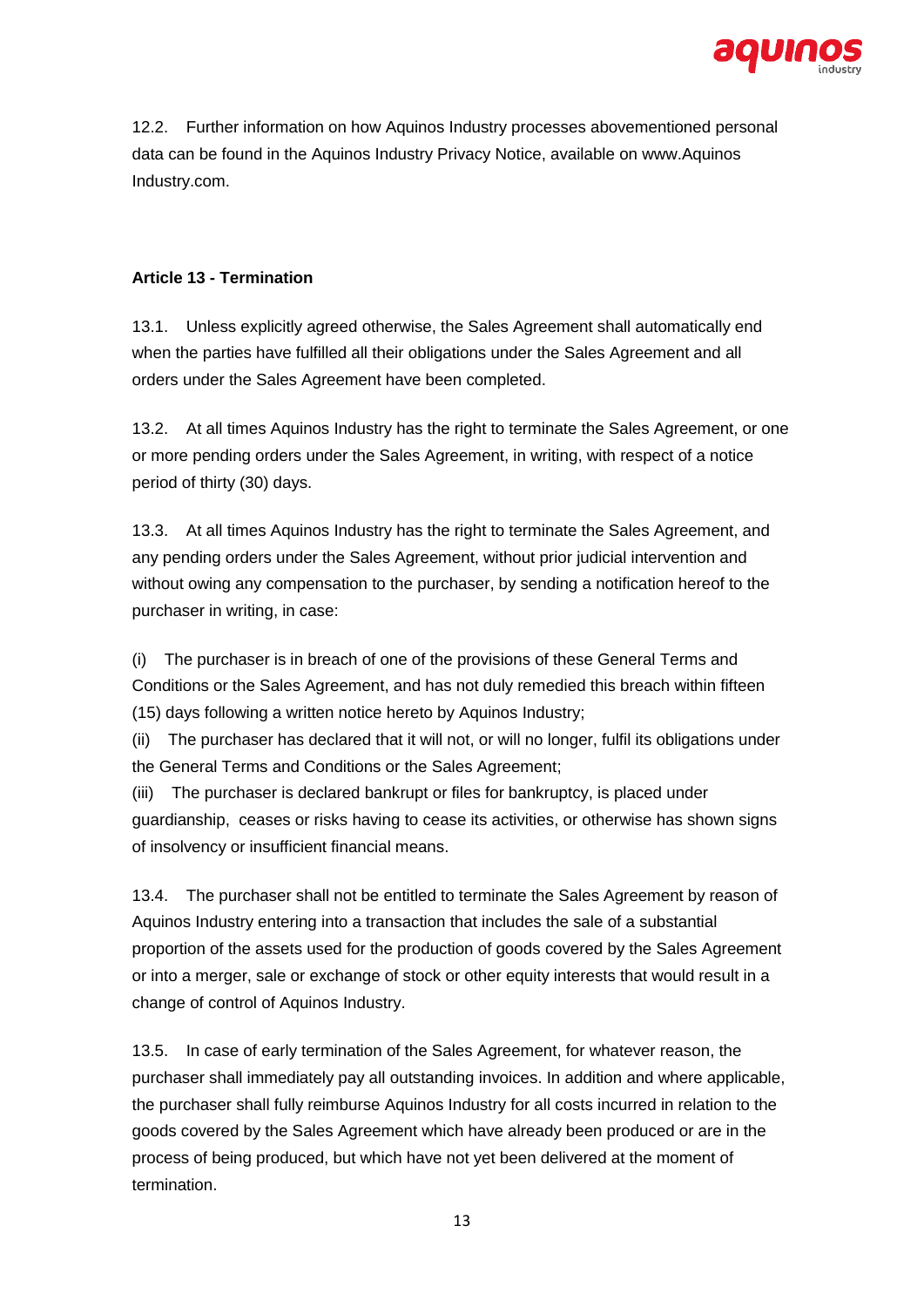

13.6. Upon termination, the purchaser shall, at simple request of Aquinos Industry, promptly either return all information, documents, samples, drawings and personal data that it has received from Aquinos Industry to Aquinos Industry, or destroy such information, documents, samples, drawings and personal data and confirm such destruction in writing to Aquinos Industry.

13.7. Notwithstanding the termination of the Sales Agreement, for whatever reason, the provisions of the Sales Agreement intended to survive its termination shall remain in full force and effect after the termination. The provisions surviving termination shall include, without being limited to Article 7 (Warranties), Article 8 (Limitation of liability) and Article 11 (Confidentiality) of these General Terms and Conditions.

# **Article 14 - Inspection and audit**

14.1. During the term of the Sales Agreement, Aquinos Industry or a third party appointed hereto by Aquinos Industry, has the right to enter the premises of the purchaser or the subcontractors of the purchaser, with the purpose of establishing whether the purchaser respects its obligations under these General Terms and Conditions or the Sales Agreement. More in particular, Aquinos Industry shall be allowed to carry out an inspection or audit in the following situations:

(i) Until the title of the delivered goods has passed from Aquinos Industry to the purchaser, Aquinos Industry has the right to perform an inspection or audit to verify whether the purchaser complies with its obligations following from Article 4.5 of these General Terms and Conditions. In case the purchaser would not respect its obligations, Aquinos Industry shall be entitled to take immediate repossession of the goods which are still Aquinos Industry's property, without prejudice to any other remedies that Aquinos Industry may have.

(ii) Upon delivery of the goods, Aquinos Industry may, at its own discretion, assist the purchaser in performing the inspection that the purchaser is obliged to undertake under Article 5.1 of these General Terms and Conditions.

(iii) Following a warranty claim made by the purchaser under Article 7.2 of these General Terms and Conditions, Aquinos Industry shall have the right to carry out an inspection or audit to examine goods that were delivered to the purchaser that are not claimed to be defective.

Such inspection or audit can only be performed during normal office hours and under the condition that a three (3) day prior written notice is given to the purchaser.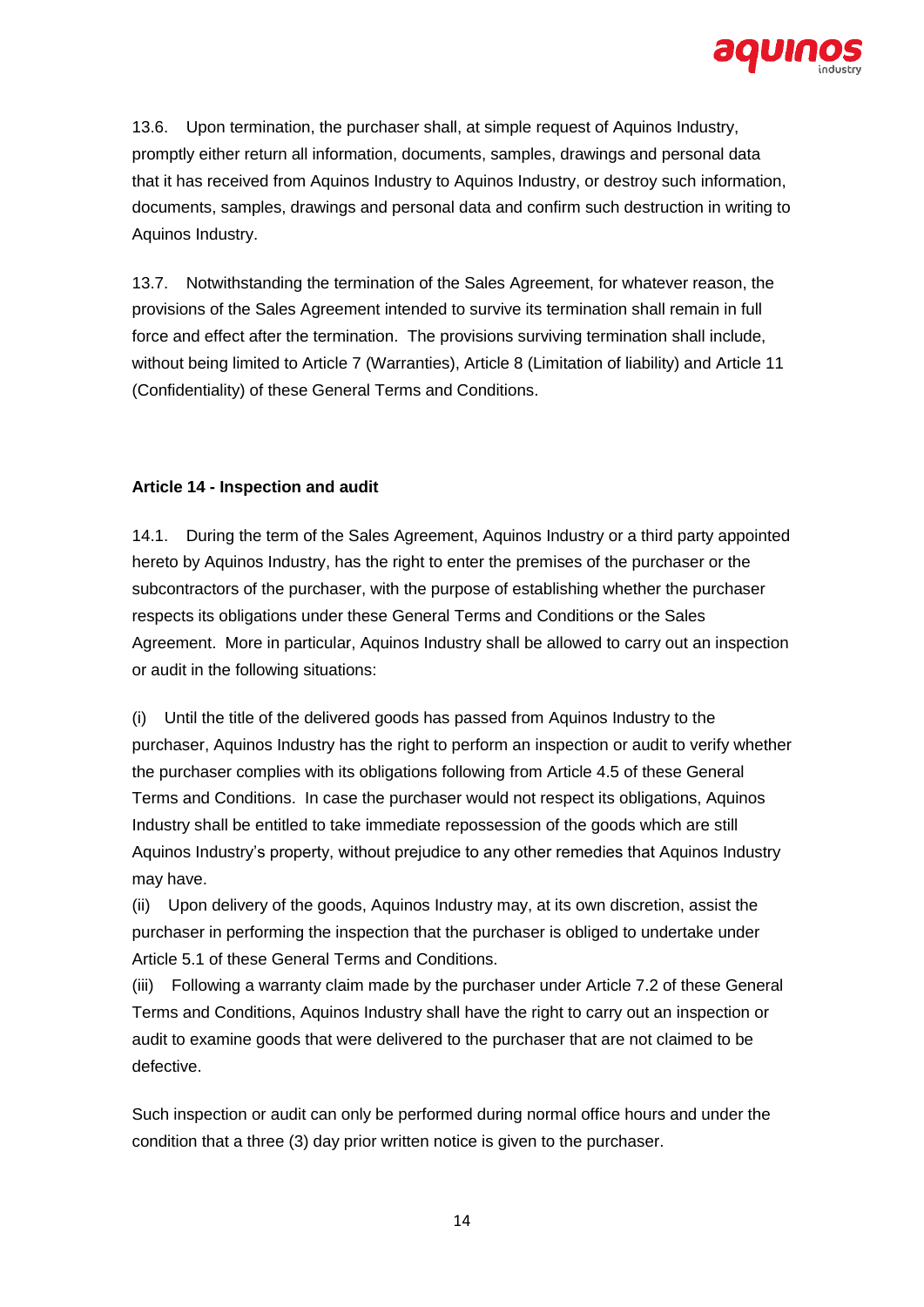

14.2. The purchaser shall fully cooperate with the inspection or audit. More in particular, the purchaser shall provide Aquinos Industry or a third party appointed hereto by Aquinos Industry with access to each location, installation, documentation or information that may be useful in the framework of the inspection or audit or that is reasonably requested by Aquinos Industry or the third party appointed by Aquinos Industry.

14.3. During the inspection or audit, Aquinos Industry or the third party appointed by Aquinos Industry, shall be entitled to take samples of the delivered goods. However, such sampling does not relieve the purchaser from its obligation to inspect the goods upon delivery as to their conformity with the specifications and to test the goods as to their suitability for the intended purpose.

14.4. In case irregularities are established during the inspection or audit, the purchaser shall promptly take all necessary action to remedy such irregularities, if the case may be in accordance with the guidelines of Aquinos Industry or the third party appointed hereto by Aquinos Industry. The costs of the inspection or audit shall in such case be fully borne by the purchaser.

### **Article 15 - Assignment or subcontracting**

15.1. The purchaser shall not assign, delegate or subcontract any of its rights or obligations under the Sales Agreement to a third party without the prior written consent of Aquinos Industry. Notwithstanding any assignment, delegation or subcontracting, the purchaser shall remain fully responsible for the performance of its obligations under the Sales Agreement vis-à-vis Aquinos Industry.

15.2. Aquinos Industry shall, at its own discretion, have the right to assign, delegate or subcontract any of its rights or obligations under the Sales Agreement, including, without being limited to any of the companies forming part of the Aquinos Industry group.

### **Article 16 - Relationship between the parties**

16.1. Aquinos Industry and the purchaser are independent contracting parties and no provision of these General Terms and Conditions or the Sales Agreement can be interpreted as an agreement to constitute an undertaking, a joint venture or an association, or to make one party the agent or legal representative of the other party. These General Terms and Conditions do not grant either party an authorisation to engage in any obligation in name or on behalf of the other party.